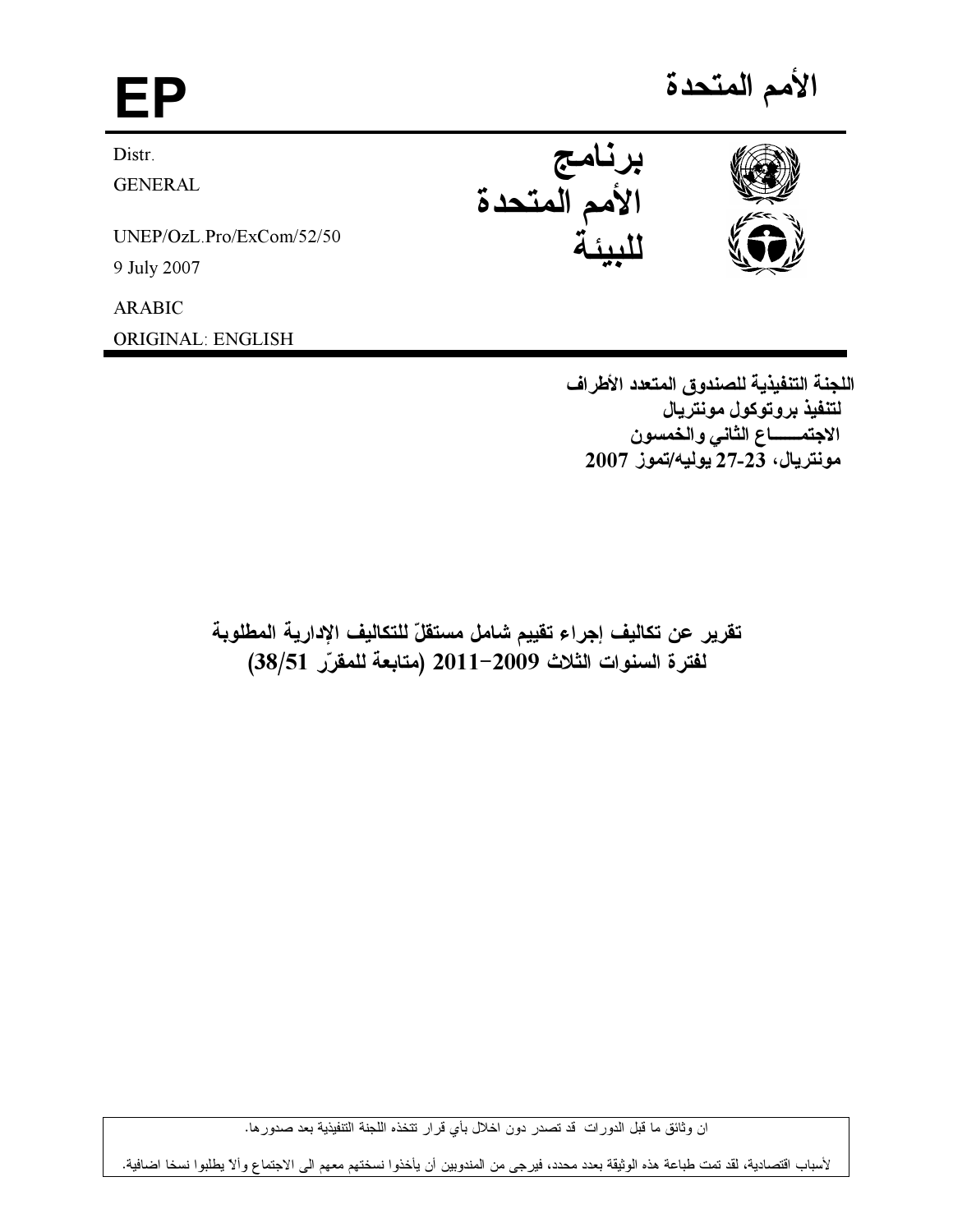## مقدمّــــــــــة

1. في اجتماعها الخمسين قرّرت اللجنة التنفيذية "الإذن للأمانة بالاضطلاع بتقييم مستقلّ شامل للتكاليف الإدارية المطلوبة لفترة السنوات الثلاث 2009–2011، عن طريق الاستعانة بخبراء استشاريين مستقلين أو بشركات استشارة مستقلة، عند الاقتضاء، والإبلاغ عن استنتاجات هذا التقييم إلى أول اجتماع تعقده اللجنة التنفيذية في عام 2008" (المقرّر 27/50 (ج)).

2. في اجتماعها الحادي والخمسين نظرت اللجنة التنفيذية في مشروع الصلاحيّات لتقييم مستقلّ شامل للتكاليف الإدارية للوكالات المنفذة التابعة للصندوق المتعدد الأطراف، المطلوبة لفترة السنوات الثلاث القادمة وقرّرت "أن تعتمد مشروع الصـلاحيات بصيغته المعدّلة شفويّاً، مع ملاحظة أن أمانة الصندوق ستقدم التكاليف استناداً إلى العطاءات التي ترد من الاستشاريين المؤهلين إلى اللجنة التنفيذية في اجتماعها الثاني والخمسين" (المقرّر 38/51) ووافقت اللجنة التنفيذية بصورة عامة على التكاليف لإجراء عملٌ تحليلي، وتمّ تخْصيص مبلغ 150.000 دولار أمريكي لميزانية الصندوق المتعدد الأطراف لعام 2007 لمهذه الغاية.

3. أعتت الأمانة شروط العطاءات وقدّمتها إلى خمس شركات لمها خبرة سابقة مع بروتوكول مونتريال. وقد وُجّه الطلبّ للحصول على مقترح إلى هذه المؤسسات الاستشارية في 12 مايو/أيار 2007، وحُدّد 22 يونيو / حزير ان 2007 آخر موعد لنقديم العروض. وأشار الطلب إلى أن نكلفة الدراسة يُجب أن نقدّم استناداً إلى نكاليف العمل التحليلي ومع تكاليف منفصلة للسفر ولليوم الواحد. وكان هذا الإجراء ذاته قد استعمل في مجال التقييم المستقلّ الأخير للتكاليف الإدارية. وقد رفضت ICF تقديم أي عرض. وردّت شركتان بتقديم مقترح تقنيّ ومالي.

4. استناداً إلى قوانين وأنظمة الأمم المتحدة بشأن الاحتياجات، تمّ تشكيل فريق تقييم في الأمانة لتقييم المقترحات بالمقارنة مع معايير الاختيار . ونظر فريق التقييم في مقترحين قدّمتهما شركتان مختلفتان واستنتج أن شركة PricewaterhouseCoopers (PWC) قدّمت أفضل عرض، وتبيّن بنوع خاصّ أن فهمها للموضوع كان ممتاز1ً، وملتزماً بكافة معايير الاختيار .

5. لقد اعتمد قرار فريق التقييم على التقديم الممتاز الذي أجرته PWC للمسائل المطروحة، والخبرة السابقة في معالجة دراسات مماثلة مع مؤسسّات مماثلة كمرفق البيئة العالمية والبنك الدولي، وبرنامج الأمم المتحدة الإنمائي (يوئنديبي)، وغير ذلك من الوكالات العالمية، والواقع بأنّها أجرت دراسة أولية عن نظام التكاليف الإدارية عام 1999. كما أن لدى PWC فريقًا واسع الاطلاع، وأَنّها قدّمت ميزانيّة مقنعة مفصلّة وشاملة.

6. لقد تكوّنت ميزانية PWC (المعتمدة على التحويل من الدولار الكندي إلى الدولار الأميركي وفقاً لسعر الصرف الخاص بالأمم المتحدة في يوليه/تموز 2007) من تكاليف تحليلية قدرها 207.547 دولاراً أمريكياً الذي يتجاوز بمبلغ 57.547 دولاراً أمريكياً الميزانية التي وافقت عليها اللجنة التنفيذية في الأساس. وتتكوّن التكاليف التحليلية من العناصر التالية :

| 5.660 دولاراً أمريكياً   | استهلال العقد         |  |
|--------------------------|-----------------------|--|
| 24.528 دولاراً أمريكياً  | التخطيط المفصلل       |  |
| 126.415 دولاراً أمريكياً | جمع البيانات وتحليلها |  |

- E-(-0 E\$+- 34.906 I-•<br>● التبلّ
- E-(-0 E\$+- 16.038 Q3 •